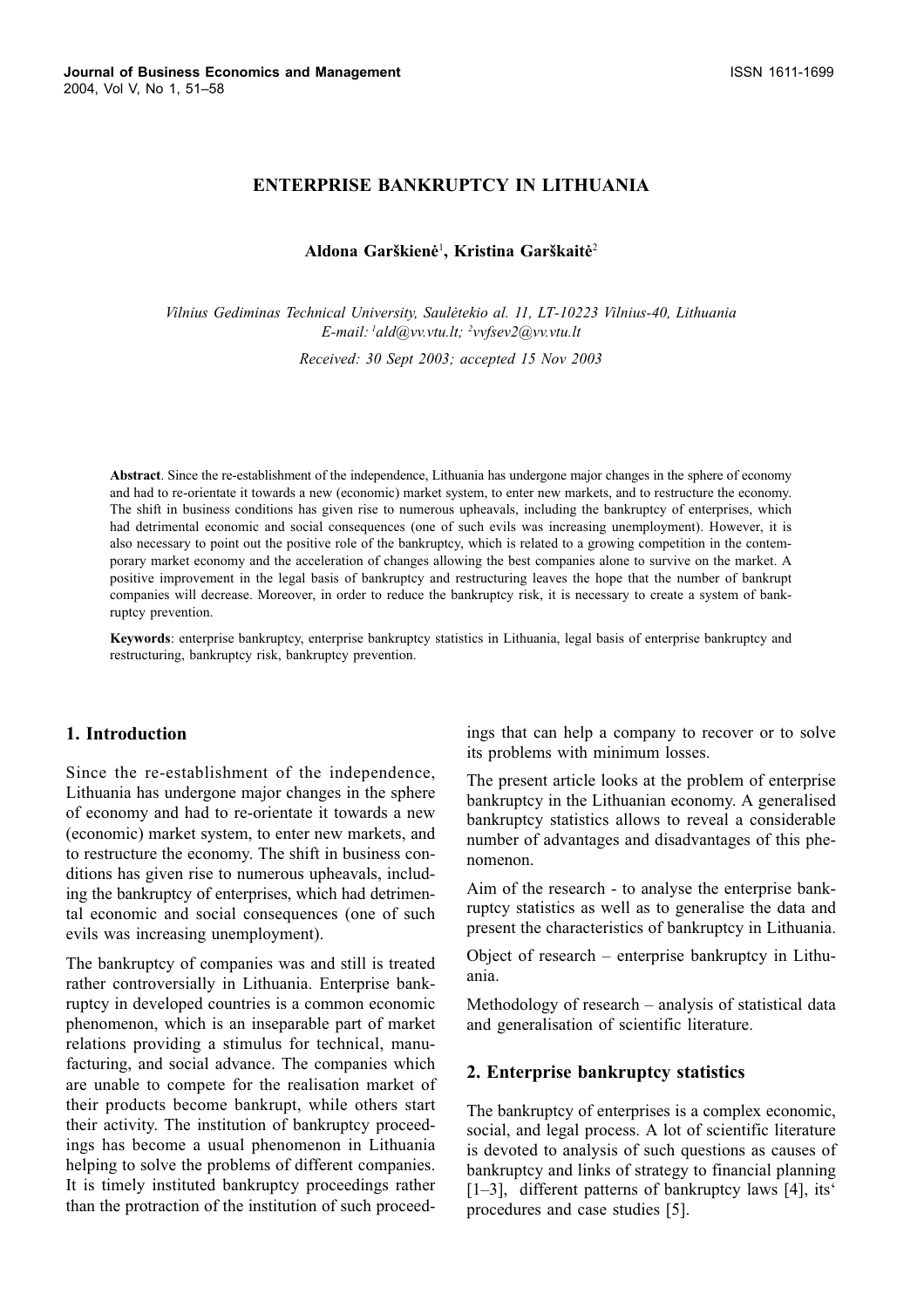The Republic of Lithuania law on corporate bankruptcy has within a relatively short period of time "survived" as many as three main editions and amendments. The first Enterprise Bankruptcy Law entered into force on October 15, 1992, the second – on October 1, 1997, and the third and currently the last one entered into force on July 1, 2001 [6-8]. Since 1993, when bankruptcy proceedings were instituted for the first time, all the participants of this process have already accumulated considerable experience, which allows to make certain generalisations and to discuss some problems.

Since 1993 until January 1, 2002, 1606 enterprises and 14 banks have been declared bankrupt. Bankruptcy procedures have already been completed in 453 companies [9], out of which 424 companies have been liquidated, 4 reorganised, 9 sanated, and in the case of the remaining 16 bankruptcy proceedings have been suspended or composition with creditors has been reached. Bankruptcy procedures are in progress in 1153 enterprises and 14 banks. 953 companies are being liquidated, 3 are being reorganised, 3 are being reanimated, and 194 companies are yet waiting for a decision on the bankruptcy procedure. At the beginning of 2002, restructuring was taking place in 2 enterprises and 30 companies were preparing for this procedure. The number and duration of enterprise bankruptcy procedures are presented in Table 1 [9].

These data show a firm tendency of the increase in the number of enterprises in bankruptcy by  $1,4-1,7$ times each year. This growth has been the most noticeable for the last 3 years. Only in 2001 bankruptcy procedures were started in 591 companies, out of which 17 enterprises had their bankruptcy procedures completed the same year, and in the remaining 574 these procedures are being continued. In total, in 2001 bankruptcy procedures were completed in 238 companies. The analysis of the duration of the bankruptcy process in enterprises in bankruptcy and bankrupt enterprises shows that there remain a considerable number of protracted bankruptcy procedures, which were started more than three years ago (in 1993-1998). At the end of  $2001$ , the bankruptcy processes that started in the period of 1993-1998 were still in progress in 147 companies. However, bankruptcy processes are accelerating thanks to the implementation of a new Enterprise Bankruptcy Law, which entered into force on July 1, 2001. Compared with 2000, in 2001 the number of bankruptcy procedures in progress more than doubled. Currently, a bankruptcy process lasts as a rule for two (in 42 per cent of cases) or three (30 per cent) years  $[10]$ .

Over the period of 1993-2001, judicial procedures were carried out in 1127 enterprises (97,7 per cent of all the bankruptcy proceedings), while extra judicial procedures were carried out in as few as 26 enterprises  $(2,3)$  per cent of all the bankruptcy proceedings). It seems that the percentage of judicial bankruptcies is rapidly growing.

Over the entire period from 1993 to December 31, 2001, the majority of bankruptcy procedures were started in the Kaunas and Vilnius districts (Table 2). The proceedings instituted in the Kaunas district make up approximately 27,7 per cent of all the enterprise bankruptcy proceedings instituted in Lithuania, while those instituted in the Vilnius district account for 20,5 per cent.

|       |         | Completed |             |                |                |                |                |      |      |                | Currently in |                |
|-------|---------|-----------|-------------|----------------|----------------|----------------|----------------|------|------|----------------|--------------|----------------|
| Year  | Started | 1993      | 1994        | 1995           | 1996           | 1997           | 1998           | 1999 | 2000 | 2001           | Total        | progress       |
| 1993  | 6       | 4         |             |                |                |                |                |      |      |                | 4            | $\overline{c}$ |
| 1994  | 27      |           |             | $\overline{7}$ | 1              |                | 2              | 3    |      | $\overline{c}$ | 17           | 10             |
| 1995  | 36      |           |             | 1              | 3              | $\overline{c}$ | 3              |      | 5    | 6              | 20           | 16             |
| 1996  | 79      |           |             |                | $\overline{c}$ | 10             | 9              | 11   | 12   | 7              | 51           | 28             |
| 1997  | 108     |           |             |                |                | 4              | 18             | 15   | 10   | 10             | 57           | 51             |
| 1998  | 98      |           |             |                |                |                | $\overline{c}$ | 15   | 26   | 15             | 58           | 40             |
| 1999  | 247     |           |             |                |                |                |                | 1    | 42   | 85             | 128          | 119            |
| 2000  | 414     |           |             |                |                |                |                |      | 5    | 96             | 101          | 313            |
| 2001  | 591     |           |             |                |                |                |                |      |      | 17             | 17           | 574            |
| Total | 1606    | 4         | $\mathbf 0$ | 8              | 6              | 17             | 34             | 45   | 101  | 238            | 453          | 1153           |

Table1. Number and duration of enterprise bankruptcy procedures (as of January 1, 2002)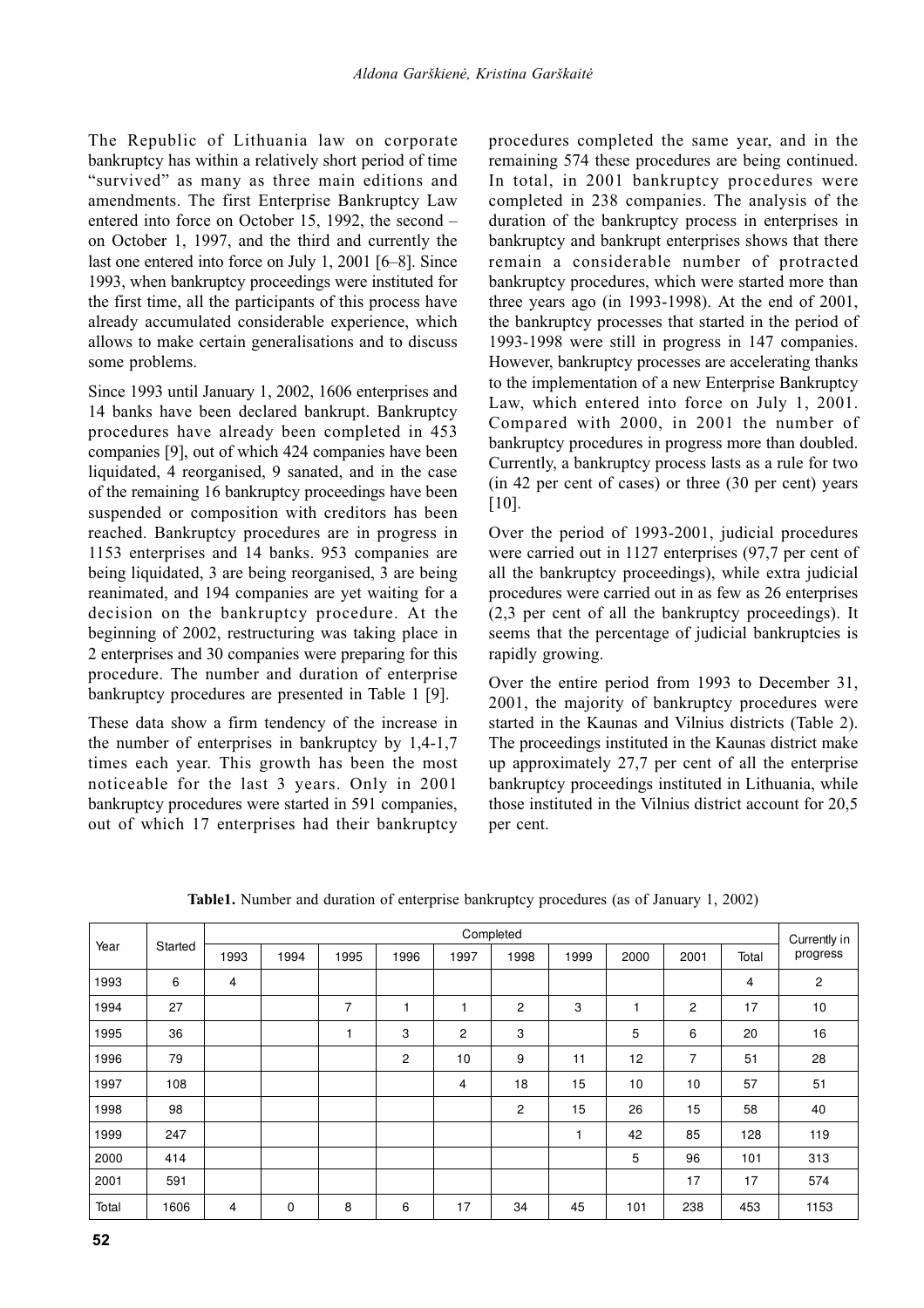|                               |                                     | 1993-2001                             |                                         | 2001                                |                                       |                                         |  |
|-------------------------------|-------------------------------------|---------------------------------------|-----------------------------------------|-------------------------------------|---------------------------------------|-----------------------------------------|--|
| <b>Districts</b>              | Bankruptcy<br>procedures<br>started | Bankruptcy<br>procedures<br>completed | Bankruptcy<br>procedures in<br>progress | Bankruptcy<br>procedures<br>started | Bankruptcy<br>procedures<br>completed | Bankruptcy<br>procedures in<br>progress |  |
| Total                         | 1606                                | 453                                   | 1153                                    | 591                                 | 17                                    | 574                                     |  |
| Alytus                        | 94                                  | 30                                    | 64                                      | 34                                  | 4                                     | 30                                      |  |
| Kaunas                        | 445                                 | 131                                   | 314                                     | 163                                 | 7                                     | 156                                     |  |
| Klaipëda                      | 140                                 | 30                                    | 110                                     | 51                                  |                                       | 50                                      |  |
| Marijampolë                   | 64                                  | 18                                    | 46                                      | 15                                  |                                       | 15                                      |  |
| Panevëbys                     | 135                                 | 51                                    | 84                                      | 63                                  | 3                                     | 60                                      |  |
| <b><i><u>Diauliai</u></i></b> | 171                                 | 49                                    | 122                                     | 51                                  | $\overline{2}$                        | 49                                      |  |
| Tauragë                       | 32                                  | 15                                    | 17                                      | 11                                  |                                       | 11                                      |  |
| Telðiai                       | 139                                 | 35                                    | 104                                     | 59                                  |                                       | 59                                      |  |
| Utena                         | 57                                  | 18                                    | 39                                      | 24                                  |                                       | 24                                      |  |
| Vilnius                       | 329                                 | 76                                    | 253                                     | 120                                 |                                       | 120                                     |  |

Table 2. Enterprises in bankruptcy and bankrupt enterprises in 1993-2001 according to districts

In 1993-2001, enterprises in bankruptcy and bankrupt enterprises were predominantly trading (35,1 per cent) and industrial (34,9 per cent) companies (Table 3) [9]. In total, these companies make up 70 per cent of all the enterprises in bankruptcy and bankrupt enterprises. The percentage of trading companies in bankruptcy as compared with all the enterprises in bankruptcy is steadily growing each year, whereas that of industrial companies is decreasing by several per cent. Construction companies constitute 10 per cent of all the enterprises in bankruptcy and bankrupt enterprises, while the companies operating in the field of agriculture account for 7 per cent. Although the number of the enterprises employed in this type of activity is increasing, their percentage as compared with the total number of businesses in bankruptcy remains roughly the same.

Table 3. Enterprises in bankruptcy and bankrupt enterprises over 1993-2001 according to their activities

| Codes of                                    |                                                               |                                     | 1993-2001                             |                                         | 2001                                |                                       |                                         |  |
|---------------------------------------------|---------------------------------------------------------------|-------------------------------------|---------------------------------------|-----------------------------------------|-------------------------------------|---------------------------------------|-----------------------------------------|--|
| classification<br>of economic<br>activities | Types of activity                                             | Bankruptcy<br>procedures<br>started | Bankruptcy<br>procedures<br>completed | Bankruptcy<br>procedures<br>in progress | Bankruptcy<br>procedures<br>started | Bankruptcy<br>procedures<br>completed | Bankruptcy<br>procedures<br>in progress |  |
|                                             | Total                                                         | 1606                                | 453                                   | 1153                                    | 591                                 | 17                                    | 574                                     |  |
| $0 - 14$                                    | Agriculture, cattle-bree-<br>ding, fishing, coal-mining       | 110                                 | 33                                    | 77                                      | 42                                  | 2                                     | 40                                      |  |
| $15 - 37$                                   | Manufacturing                                                 | 560                                 | 157                                   | 403                                     | 181                                 | 5                                     | 176                                     |  |
| $40 - 42$                                   | Electricity, gas, and water<br>supply                         | 4                                   | $\overline{c}$                        | $\overline{c}$                          |                                     |                                       |                                         |  |
| 45                                          | Construction                                                  | 169                                 | 51                                    | 118                                     | 58                                  |                                       | 58                                      |  |
| $50 - 52$                                   | Wholesale and retail trade                                    | 564                                 | 148                                   | 416                                     | 239                                 | 8                                     | 231                                     |  |
| 55                                          | Hotels and restaurants                                        | 40                                  | 15                                    | 25                                      | 15                                  |                                       | 15                                      |  |
| $60 - 64$                                   | Transport, storage and<br>communication                       | 60                                  | 17                                    | 43                                      | 20                                  |                                       | 20                                      |  |
| 65-67                                       | Financial intermediation                                      | 16                                  | $\overline{7}$                        | 9                                       | $\overline{2}$                      |                                       | $\overline{c}$                          |  |
| $70 - 75$                                   | Real estate, renting and<br>business activities               | 46                                  | 11                                    | 35                                      | 17                                  |                                       | 17                                      |  |
| 80                                          | Education                                                     | $\mathbf{1}$                        | $\overline{\phantom{0}}$              | 1                                       | 1                                   |                                       | 1                                       |  |
| 85                                          | Health and social work                                        | 4                                   | $\qquad \qquad -$                     | 4                                       | 2                                   |                                       | 2                                       |  |
| $90 - 93$                                   | Other community, social<br>and personal service<br>activities | 32                                  | 12                                    | 20                                      | 14                                  | $\overline{c}$                        | 12                                      |  |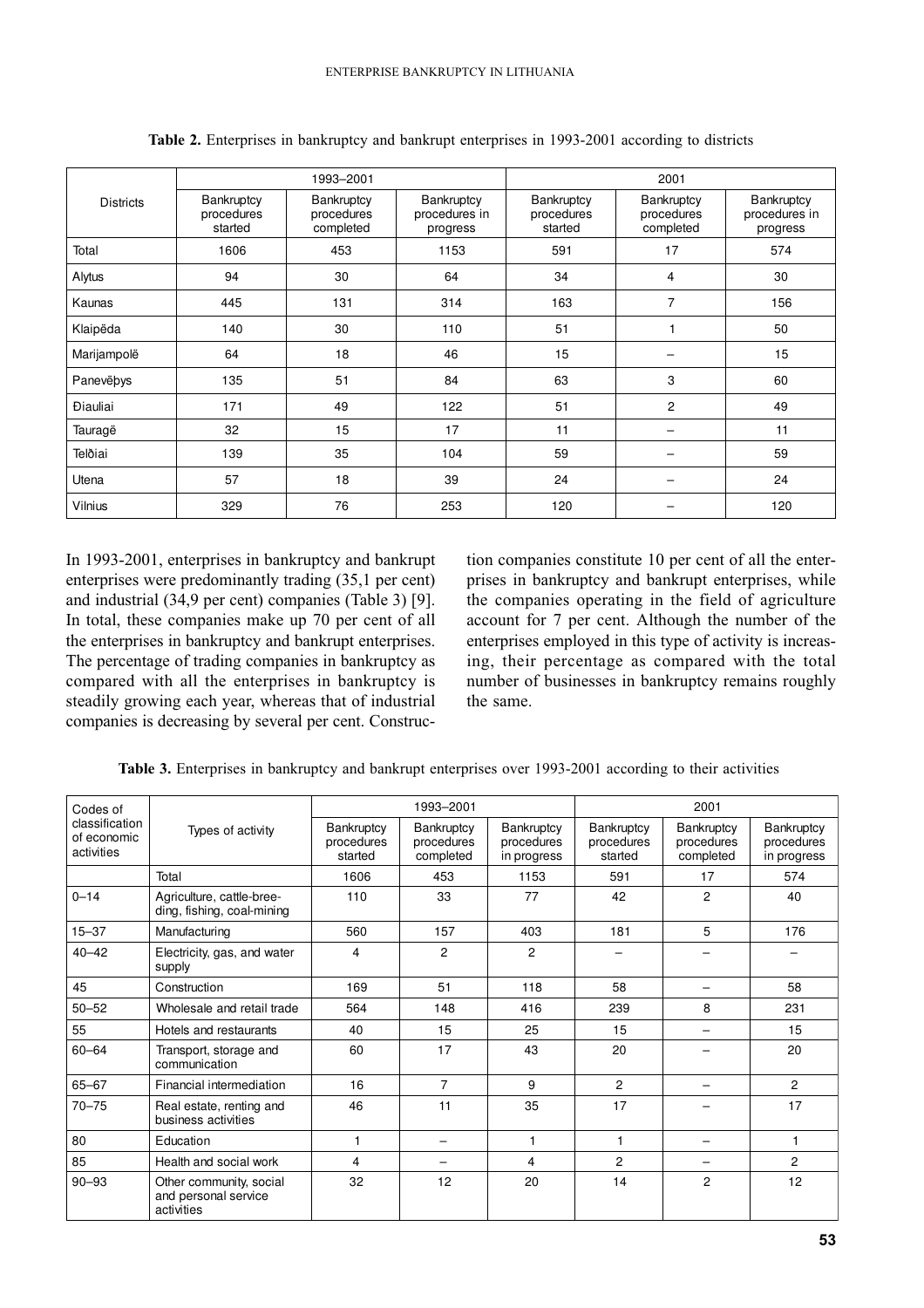The main initiators of bankruptcy proceedings in 2001 were town and regional divisions of the State Social Insurance Fund Board, which initiated 184 bankruptcy proceedings (31,1 per cent of all the applications to initiate bankruptcy proceedings) and the heads of the administration of enterprises, who initiated 122 bankruptcy proceedings (20.6 per cent). A similar situation was also recorded earlier. The structure of the initiators of enterprise bankruptcy processes over 1993-2001 is showed in Table 4 [9].

The creditors' claims (or financial obligations of companies to their creditors) in all the enterprises in bankruptcy and bankrupt over 1993-2001 were in excess by 2,8 times of the value of the assets of these enterprises. The analysis of data on the ratio of the assets of the enterprises to the creditors' claims allows to conclude that the assets of all the enterprises in bankruptcy and bankrupt enterprises as of December 31, 2001 made up as little as 35,5 per cent of all the creditors' claims.

The data on the financial situation of enterprises in bankruptcy and bankrupt enterprises in separate spheres of activity are presented in Table 5 [9, 10]. The worst situation was in health and social work companies. The assets of these enterprises made up as little as 3,7 per cent of the financial obligations of

|                                                          | Number of enterprises |                |      |      |  |
|----------------------------------------------------------|-----------------------|----------------|------|------|--|
| <b>Initiators</b>                                        | 1998                  | 1999           | 2000 | 2001 |  |
| Total                                                    | 98                    | 247            | 414  | 591  |  |
| Employees                                                | 2                     | 3              | 4    | 4    |  |
| State Social Insurance Fund Board                        | 11                    | 69             | 145  | 184  |  |
| State Tax Inspectorate                                   | 6                     | 9              | 31   | 54   |  |
| Proprietor (proprietors)                                 | 8                     | 27             | 25   | 27   |  |
| Shareholders, stakeholders                               | 14                    | 28             | 42   | 27   |  |
| Founder of a state-owned or municipal enterprise         | $\overline{c}$        |                |      | 10   |  |
| State Labour Inspectorate                                | 4                     | 12             | 8    | 7    |  |
| Head of the administration of an enterprise              | 36                    | 46             | 61   | 122  |  |
| Liquidator of an enterprise                              | 6                     | 25             | 41   | 57   |  |
| <b>Banks</b>                                             | 3                     | $\overline{c}$ | 7    |      |  |
| Ministry of Agriculture, head of district administration |                       | 7              |      | 2    |  |
| Other creditors                                          | 6                     | 18             | 48   | 97   |  |

Table 4. Initiators of enterprise bankruptcy process over 1998-2001

Table 5. Assets and financial obligations of enterprises in bankruptcy and bankrupt enterprises according to activities as of December 31, 2001

| Codes of<br>classification of<br>economic<br>activities | Types of activity                                          | Number of<br>enterprises | Assets of<br>enterprises,<br>million LTL | Debts, million<br>LTL | Property of<br>enterprises<br>compared with<br>debts, per cent |
|---------------------------------------------------------|------------------------------------------------------------|--------------------------|------------------------------------------|-----------------------|----------------------------------------------------------------|
|                                                         | Total                                                      | 1606                     | 1852,59                                  | 5216,87               | 35,5                                                           |
| $0 - 14$                                                | Agriculture, cattle-breeding, fishing, coal-mining         | 107                      | 60,35                                    | 277,22                | 21,8                                                           |
| $15 - 37$                                               | Manufacturing                                              | 562                      | 1116,23                                  | 3075,41               | 36,3                                                           |
| $40 - 42$                                               | Supply of electricity, gas, and water                      | 4                        | 0,92                                     | 4,21                  | 21,9                                                           |
| 45                                                      | Construction                                               | 169                      | 119,80                                   | 420,36                | 28,5                                                           |
| $50 - 52$                                               | Wholesale and retail trade                                 | 565                      | 355,93                                   | 933,60                | 38,1                                                           |
| 55                                                      | Hotels and restaurants                                     | 40                       | 2,96                                     | 15,65                 | 18,9                                                           |
| $60 - 64$                                               | Transport, storage and communication                       | 60                       | 32,86                                    | 152,48                | 21,5                                                           |
| $65 - 67$                                               | Financial intermediation                                   | 16                       | 30,37                                    | 49,28                 | 61,6                                                           |
| $70 - 75$                                               | Real estate, renting and business activities               | 46                       | 122,77                                   | 224,50                | 54,7                                                           |
| 80                                                      | Education                                                  |                          |                                          | 0.03                  |                                                                |
| 85                                                      | Health and social work                                     | 4                        | 0,17                                     | 4,60                  | 3,7                                                            |
| $90 - 93$                                               | Other community, social and personal service<br>activities | 33                       | 10,23                                    | 59,53                 | 17,2                                                           |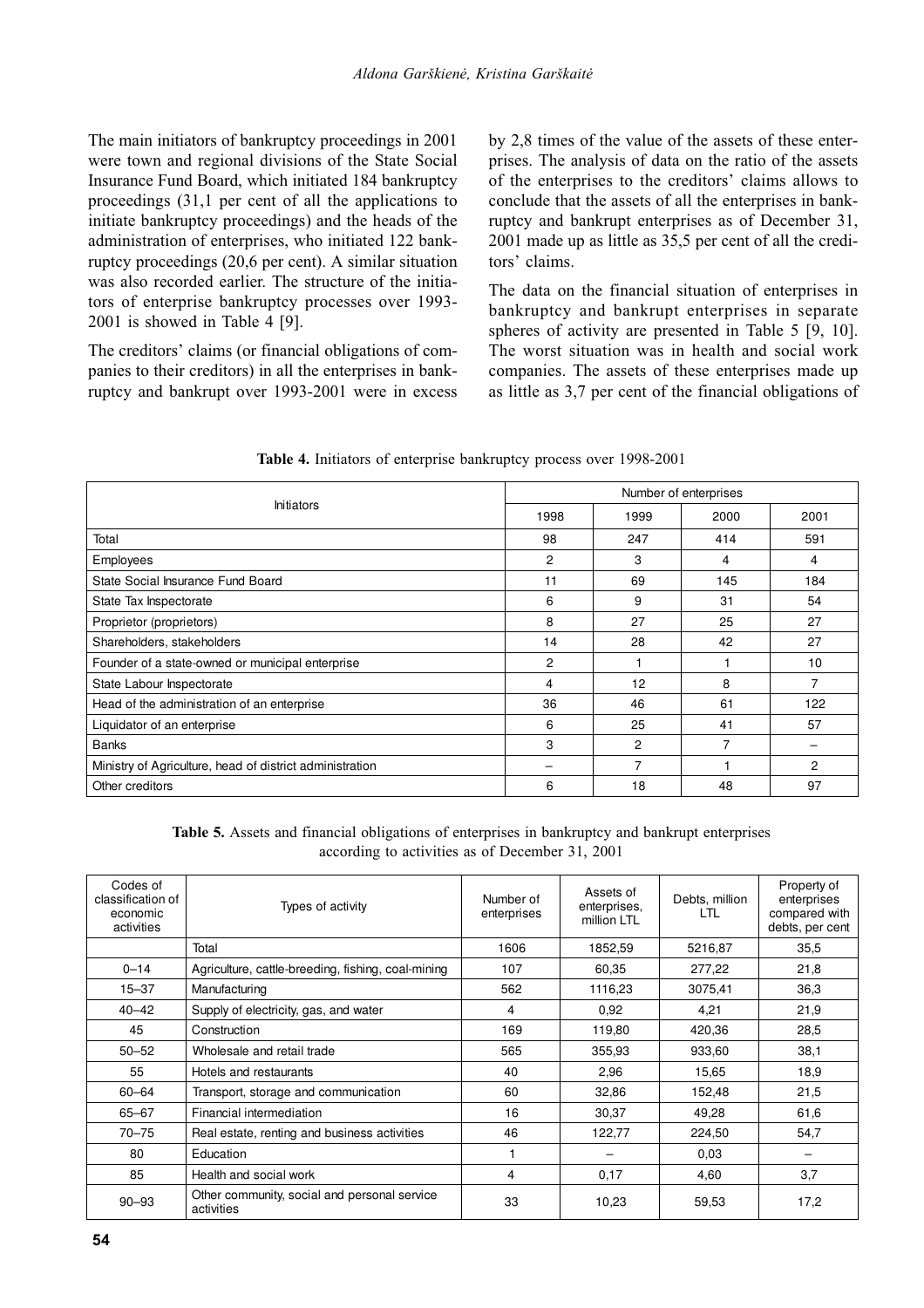a given enterprise. A relatively better state of affairs was in the companies operating in the sphere of other community, social and personal service, hotels and restaurants as well as transport, storage, and communication.

According to the data, financial obligations of enterprises in bankruptcy and bankrupt enterprises to banks and mortgage creditors have the largest comparative weight  $-28.6$  per cent. The debt of enterprises to the state budget makes up 23,1 per cent. Financial obligations of enterprises to other creditors (agricultural workers, energy companies, payment for goods, etc.) constitute 34,2 per cent. Debts of companies to the State Social Insurance Fund amounted to 10,0 per cent and to employees reached 4,1 per cent of the total sum of arrears.

A tendency is evident that the size of enterprises in bankruptcy is continuously decreasing. Each of 591 companies which in 2001 started bankruptcy procedures had on average 16,2 employees, while in 2000 in 414 such companies there worked on average 19,1 employees and over the entire period of 1993-2000 enterprises in bankruptcy employed on average 44,2 persons. The dynamics of changes in the number of employees of enterprises in bankruptcy is shown in Table 6 [10].

According to the number of employees, all the enterprises in bankruptcy can be divided in the following way: the companies employing more than 250 persons make up 2,7 per cent, the companies employing less than 250 persons account for 8,9 per cent, those with less than 50 employees make up 17,1 per cent, and those having less than 10 employees  $-71,3$  per cent.

A rapidly increasing number of enterprises in bankruptcy leads to detrimental economic and social consequences. One of them is growing unemployment. According to preliminary data, 1606 enterprises in bankruptcy and bankrupt enterprises (over the period of 1993-2001) as of the day of announcing them bankrupt employed 58847 persons and until the end of 2001, 53498 employees were dismissed from these companies, which accounts for 90,9 per cent of all the persons working in them. The companies currently undergoing bankruptcy procedures (there were 1153 such companies on January 1, 2002) had 36551 employees at the beginning of the process, out of whom 27888 were dismissed until January 1, 2002. Only in 2001 6577 employees were dismissed in Lithuania, which twice as many as in 2000.

The analysis of the data related to the change in the number of employees of the enterprises in bankruptcy and bankrupt enterprises operating in different spheres of activity allows to conclude that the number of employees has rapidly decreased in the companies operating in the spheres of health and social work (by 99.1) per cent), hotels and restaurants (by 98,9 per cent), agriculture (by 93,4 per cent), and real estate, renting, and business activities (by 92,7 per cent). Changes in the number of employees of enterprises in bankruptcy and bankrupt enterprises according to activities over the period of 1993-2001 are presented in Table 7 [9].

The analysis of the economic and financial data of companies presented by the State Tax Inspectorate points out to a certain positive tendency, namely, decrease in the number of the enterprises that are experiencing economic difficulties and have already become insolvent or unprofitable. The analysis shows that out of 36689 companies which have submitted their financial accounts, 13347 enterprises are unprofitable and employ 259230 persons [9]. The number of such companies decreased from 42,3 per cent in 1999 to 36,4 per cent in 2000, including small and mediumsize enterprises (having less than 50 employees). which made up  $64.5$  per cent in 1999 and  $62.2$  per cent in 2000. The number of unprofitable small and

| Year      | Total | Less than 10<br>employees | 10-49 employees | 50-249 employees | 250 and more<br>employees |
|-----------|-------|---------------------------|-----------------|------------------|---------------------------|
| 1993-2001 | 1606  | 1145                      | 274             | 143              | 44                        |
| 1993      | 6     | 2                         | $\Omega$        | $\overline{2}$   | 2                         |
| 1994      | 27    | 12                        | 4               |                  | 4                         |
| 1995      | 36    | 8                         | 9               | 8                | 11                        |
| 1996      | 79    | 37                        | 20              | 17               | 5                         |
| 1997      | 108   | 57                        | 26              | 22               | 3                         |
| 1998      | 98    | 60                        | 25              | 13               | $\Omega$                  |
| 1999      | 247   | 180                       | 37              | 26               | 4                         |
| 2000      | 414   | 302                       | 78              | 28               | 6                         |
| 2001      | 591   | 487                       | 75              | 20               | 9                         |

Table 6. Division of enterprises in bankruptcy and bankrupt enterprises according to the number of employees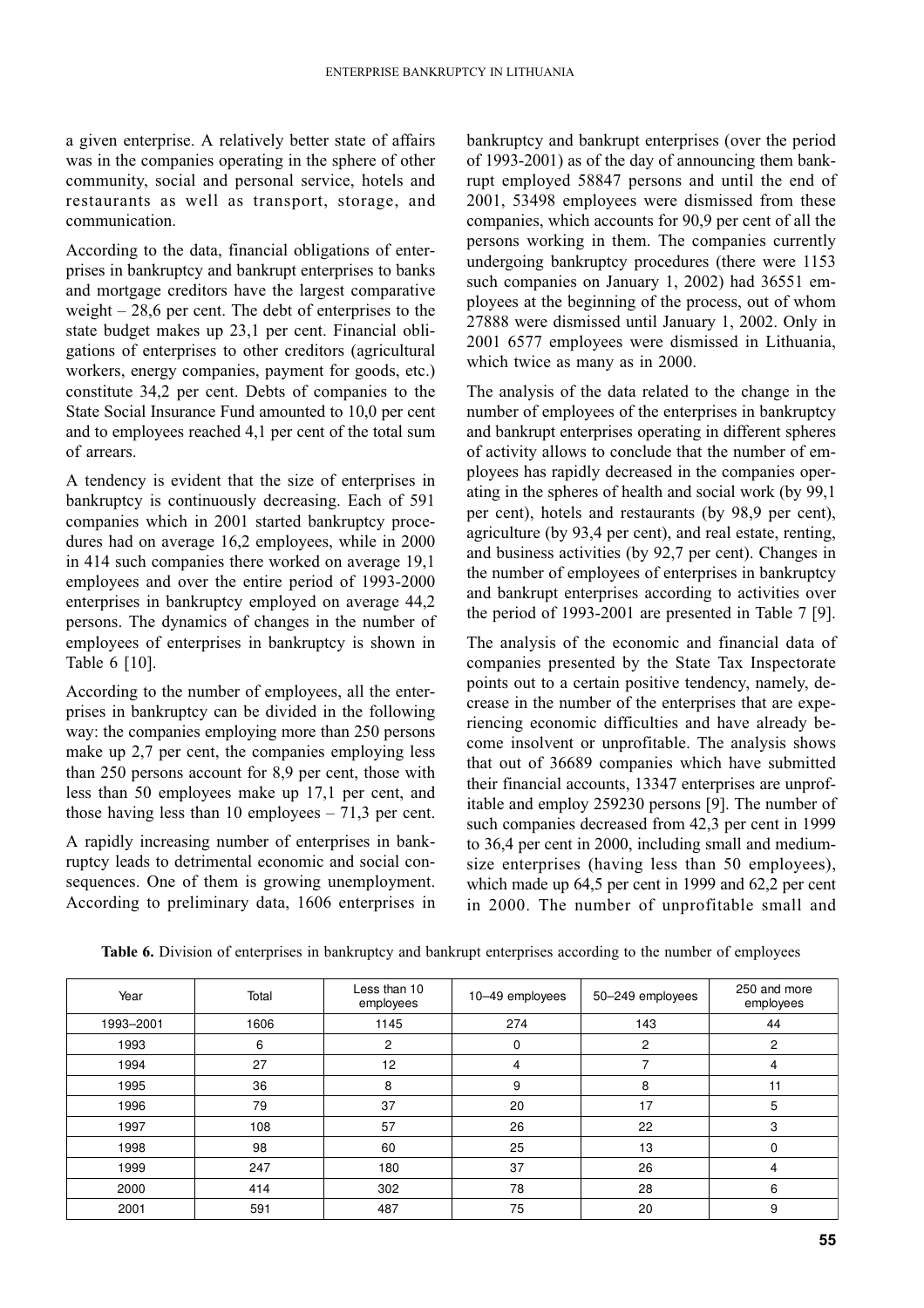medium-size businesses decreased from 27.3 per cent in 1999 to 22,6 per cent in 2000.

In 2000, there were 13907 insolvent companies whose liabilities were in excess of half of their assets (excluding the terms of the discharge of the obligations) and which employed 236494 persons. The number of such businesses decreased from 44,8 per cent in 1999 to 37,9 per cent in 2000.

The number of insolvent enterprises whose liabilities were in excess of the value of all the assets decreased from 16 per cent in 1999 to 14,5 per cent in 2000. The latter include small businesses with less than 10 employees, which made up 84,7 per cent in 1999 and 84,3 per cent in 2000. The number of these companies decreased from 13.5 per cent in 1999 to 12.3 per cent in  $2000$ .

In 2001, research was conducted on the causes of the protraction of bankruptcy proceedings and the insolvency of enterprises. The data of the interviews of district court judges and the information collected from administrators have shown that the main reasons for protracting bankruptcy procedures are delayed

criminal proceedings instituted and appeals launched against the chief executives of enterprises or other persons, low demand for the assets of enterprises in bankruptcy or the fact that companies do not have sufficient assets even to defray administrative costs [10]. A considerable number of bankruptcy procedures are also protracted due to the activity of administrators.

The accumulated and analysed data on insolvent and unprofitable enterprises have shown that the main reasons for the insolvency and unprofitability of companies are as follows:

- little use made of the production capacities of en- $\blacksquare$ terprises;
- shortage of circulating capital;  $\blacksquare$
- inefficient use of fuel, energy resources, local raw  $\blacksquare$ materials, and other material resources:
- inactivity of the management bodies of companies and reluctance to take timely measures to solve the problems of the reorganisation of a company, alteration of the size of its capital, liquidation of the company, etc.;

| Table 7. Changes in the number of employees of enterprises in bankruptcy and bankrupt enterprises |
|---------------------------------------------------------------------------------------------------|
| according to activities over 1993-2001                                                            |

| Codes of                                    | Types of activity                                             |                          | Number of employees                             |                                         |                                     |                                                  |  |  |
|---------------------------------------------|---------------------------------------------------------------|--------------------------|-------------------------------------------------|-----------------------------------------|-------------------------------------|--------------------------------------------------|--|--|
| classification<br>of economic<br>activities |                                                               | Number of<br>enterprises | At the beginning<br>of bankruptcy<br>procedures | At the end of<br>period under<br>review | Number of<br>employees<br>dismissed | Number of<br>employees<br>dismissed, per<br>cent |  |  |
|                                             | Total                                                         | 1606                     | 58847                                           | 5349                                    | 53498                               | 90,9                                             |  |  |
| $0 - 14$                                    | Agriculture, cattle-<br>breeding, fishing,<br>coal-mining     | 107                      | 2791                                            | 184                                     | 2607                                | 93,4                                             |  |  |
| $15 - 37$                                   | Manufacturing                                                 | 562                      | 44694                                           | 3739                                    | 40955                               | 91,6                                             |  |  |
| $40 - 42$                                   | Electricity, gas and<br>water supply                          | 4                        | 304                                             | 54                                      | 250                                 | 82,2                                             |  |  |
| 45                                          | Construction                                                  | 169                      | 3178                                            | 515                                     | 2663                                | 83,8                                             |  |  |
| $50 - 52$                                   | Wholesale and retail<br>trade                                 | 565                      | 4139                                            | 429                                     | 3710                                | 89,6                                             |  |  |
| 55                                          | Hotels and<br>restaurants                                     | 40                       | 527                                             | 6                                       | 521                                 | 98,9                                             |  |  |
| $60 - 64$                                   | Transport, storage<br>and communication                       | 60                       | 854                                             | 235                                     | 619                                 | 72,5                                             |  |  |
| $65 - 67$                                   | Financial<br>intermediation                                   | 16                       | 197                                             | 31                                      | 166                                 | 84,3                                             |  |  |
| $70 - 75$                                   | Real estate, renting<br>and business<br>activities            | 46                       | 1726                                            | 126                                     | 1600                                | 92,7                                             |  |  |
| 80                                          | Education                                                     | $\mathbf{1}$             | $\overline{\phantom{0}}$                        | $\overline{\phantom{0}}$                | $\overline{\phantom{0}}$            | $\overline{\phantom{0}}$                         |  |  |
| 85                                          | Health and social<br>work                                     | 4                        | 224                                             | $\overline{c}$                          | 222                                 | 99,1                                             |  |  |
| $90 - 93$                                   | Other community,<br>social and personal<br>service activities | 33                       | 213                                             | 28                                      | 185                                 | 86,9                                             |  |  |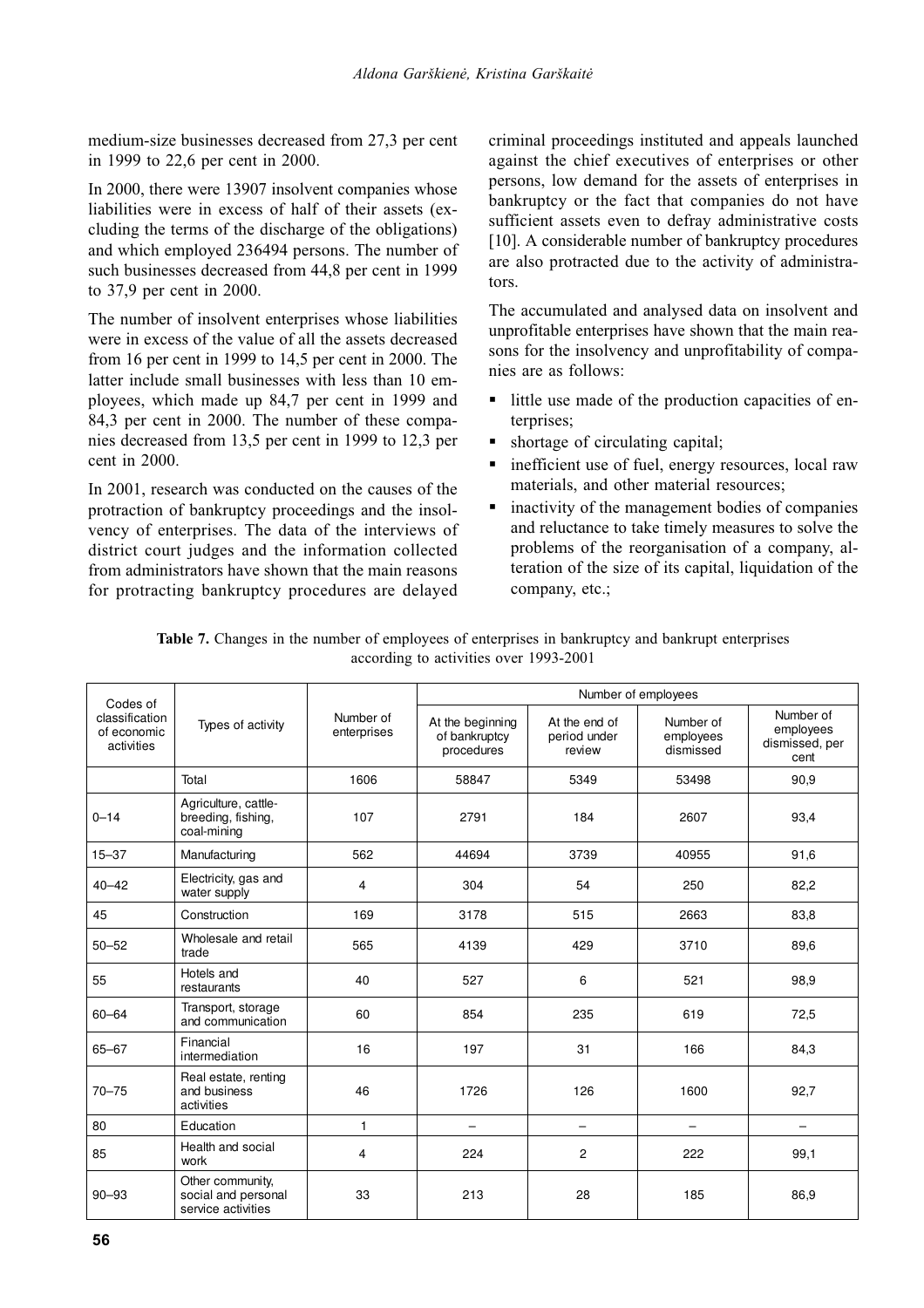- inability of enterprises to adapt to market conditions and lack of aggression when looking for new markets:
- slow restructuring of large companies;
- insufficient control of the financial accounting of  $\blacksquare$ companies.

A rapidly growing number of bankrupt businesses and the necessity to timely institute bankruptcy proceedings and to speed bankruptcy procedures were one of the most important reasons for the preparation of a new edition of the Enterprise Bankruptcy Law.

Moreover, the fact that information about the companies which are experiencing difficulties and which frequently need only little assistance to improve their financial situation and to re-establish their competitiveness is ineffective and late by a year or even a year and a half as well as a large number of insolvent enterprises have made it necessary to pass the Law on Restructuring of Enterprises.

The new Enterprise Bankruptcy Law and Law on Restructuring of Enterprises together with supplementary legislation and the amendments of other related legal acts were adopted by the Seym of the Republic of Lithuania and entered into force on July 1, 3 and 5, 2001. These legal acts enable enterprises to simplify and speed up bankruptcy procedures, in particular the procedure for selling the assets of enterprises in bankruptcy, and allow them to start dealing with their financial difficulties earlier.

The implementation of the Enterprise Bankruptcy Law and Law on Restructuring of Enterprises as well as related legislation creates conditions for improving of the quality of bankruptcy and restructuring procedures, financial discipline and competitiveness of enterprises, and for alleviating detrimental social and economic consequences of the bankruptcies of different companies. A positive improvement in the legal regulation of businesses in bankruptcy leaves the hope that the number of bankrupt companies will decrease. The creation of a bankruptcy prevention system would also contribute to averting bankruptcy and reducing its risk.

# 3. Conclusions

1. The problem of bankruptcy is a very sore issue for Lithuania. The major causes of the bankruptcy of companies are external factors: radically changing economic conditions, losing of old markets, changes in the form of ownership, etc. Internal factors are also significant, particularly the competence of the top management and the personnel as well as preparedness to work in market conditions. However, it is also necessary to point out the positive role of the bankruptcy, which is related to a growing competition in the contemporary market economy and the acceleration of changes allowing the best companies alone to survive on the market.

2. Over the period of 1993-2002, 1606 enterprises and 14 banks were declared bankrupt. However, bankruptcy procedures have only been completed in 453 companies, out of which 424 companies have been liquidated, 4 reorganised, 9 sanated, and in the case of the remaining 16 bankruptcy proceedings have been suspended or composition with creditors has been reached. At the beginning of 2002, restructuring was in progress in 2 enterprises and 30 companies were preparing for this procedure.

3. These data show a firm tendency of the increase in the number of enterprises in bankruptcy by  $1,4-1,7$ times annually. This growth has been the most noticeable for the last 3 years.

4. The analysis of the duration of the bankruptcy process in enterprises in bankruptcy and bankrupt enterprises shows that there remain a considerable number of protracted bankruptcy procedures, which were started more than three years ago (over 1993-1998). At the end of 2001, the bankruptcy procedures that started in the period of 1993-1998 were still in progress in 147 companies. However, bankruptcy processes are accelerating thanks to the implementation of the new Enterprise Bankruptcy Law, which entered into force on July 1, 2001.

5. Over the period of 1993-2001, enterprises in bankruptcy and bankrupt enterprises were predominantly trading  $(35,1)$  per cent) and industrial  $(34,9)$  per cent) companies (Table 3) [9]. In total, these enterprises make up 70 per cent of all the enterprises in bankruptcy and bankrupt enterprises. The percentage of trading companies in bankruptcy as compared with all the enterprises in bankruptcy is steadily growing each year, whereas that of industrial companies is decreasing by several per cent.

6. A tendency is evident that the size of enterprises in bankruptcy is continuously decreasing. The enterprises in bankruptcy tend to have less than 10 employees or between 10 and 50 employees.

7. The generalisation of research data has enabled to establish a certain positive tendency, namely, decrease in the number of the enterprises that are experiencing economic difficulties and have already become insolvent or unprofitable.